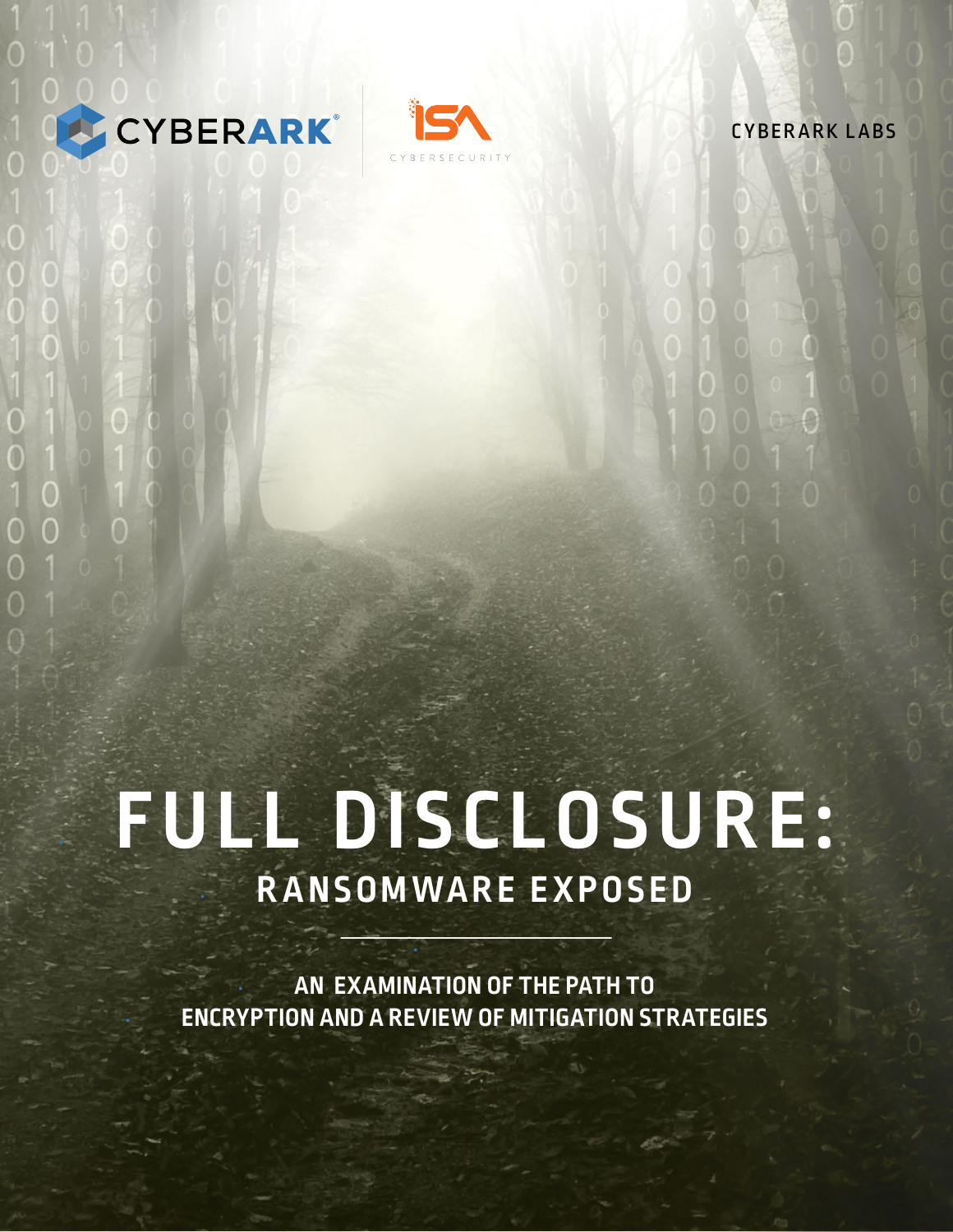



# Introduction

Ransomware is one of today's most pervasive and dangerous cyberthreats. The latest ransomware attacks can quickly spread throughout a company, impairing user productivity and disrupting business for hours or even days. The 2017 WannaCry attack infected over 300,000 computers in over 150 countries, wreaking havoc on organizations like Britain's National Health Service (NHS), which was forced to close critical healthcare facilities, cancel surgeries and turn away patients for several days. Research firm Cybersecurity Ventures predicts that the annual global cost of ransomware to businesses will top \$20 billion in 2021.1

Ransomware has become a preferred means of extortion by opportunistic attackers for two key reasons. First, many organizations fail to practice good hygiene when it comes to backup and recovery. Backups may be few and far between, meaning that once data on endpoints and servers is encrypted and held for ransom, organizations are forced to choose between losing important data forever or forking over Bitcoin to - hopefully - get their data back. Second, many organizations rely on traditional anti-virus solutions, which are often not effective in blocking ransomware. These solutions work by maintaining an inventory of known malware and blocking future executions of that malware. Because ransomware files slightly morph with each new version, and new versions are created by the minute, traditional anti-virus solutions have little realistic chance of preventing an infection.

This paper documents research conducted by CyberArk Labs to investigate ransomware and learn which potential mitigation strategies could be most effective. One of the key findings was that when local administrator rights were removed and application control policies were in place, 100 percent of ransomware samples were prevented from encrypting files.

#### **Contents**

| Creating a Real-Life Ransomware Lab2  |  |
|---------------------------------------|--|
|                                       |  |
| <b>Reviewing Commonalities Across</b> |  |
| Assessing Mitigation Strategies  6    |  |
|                                       |  |
|                                       |  |
|                                       |  |
|                                       |  |

The true cost of a ransomware attack is much more than just the ransom payment. Ransomware attacks can impede business, damage a company's reputation and impact the bottom line. FedEx attributed a \$300 million loss in earnings to the 2017 NotPetya ransomware attack.<sup>2</sup>

# **Creating a Real-Life Ransomware Lab**

To conduct this research, CyberArk needed real-world samples of ransomware and a realistic lab environment in which the ransomware could be tested. The CyberArk Labs team, an in-house team that was launched to develop innovative information security solutions to combat emerging threats and compliance challenges, built a dedicated lab with real, physical machines and real files so that the ransomware could execute and spread just as it would inside a victim organization. To date, the team has tested over 3 million samples of ransomware, and they are currently testing new samples each day. These samples represent ransomware from dozens of different malware families, with the greatest number of samples coming from Cryptolocker, Petya and Locky, which are the most common and notorious families of ransomware.

Given the number of individual strands of ransomware, these 3 million+ samples represent a small subset of all ransomware. However, given the polymorphic nature of ransomware, this sample is highly representative of ransomware as a whole. Though each new individual piece of ransomware is slightly different from a previous version, all versions share common infection and execution methods. They simply have different file hashes to help evade detection.

<sup>&</sup>lt;sup>1</sup>Cybersecurity Ventures, 2020

<sup>&</sup>lt;sup>2</sup>https://www.reuters.com/article/us-fedex-results/cyber-attack-hurricane-weigh-on-fedex-quarterly-profit-idUSKCN1BU2RG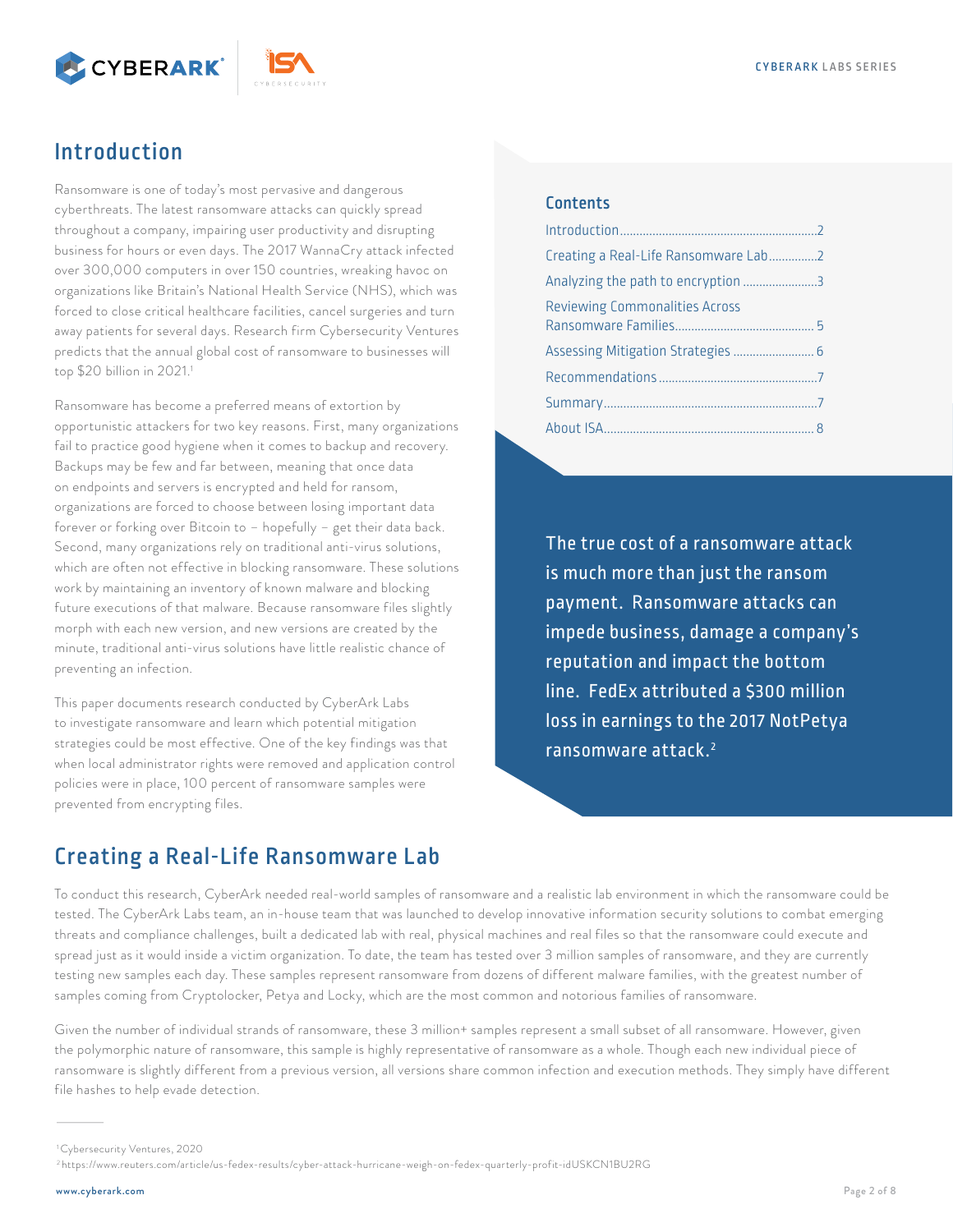<span id="page-2-0"></span>



The goal of this research was to analyze the behavior of the tested ransomware samples to determine which strategies could be most effective in mitigating the damage caused by these attacks. As such, the team considered the benefits and challenges of the below strategies:

- Allow listing applications
- Block listing applications
- Greylisting applications

# Analyzing the path to encryption

Before assessing potential mitigation strategies, the research team first sought to understand how ransomware typically behaves. Figure 1 shows the typical workflow that the majority of ransomware samples followed once it began executing. One interesting observation was that even though the various ransomware families had similar workflows, different families had different "triggers," or actions that prompted the ransomware to execute. Some families began executing immediately, some waited for an Internet connection, some waited for the mouse pointer to move and others waited for a Microsoft Office application to run.

#### Exposed: 4 Ransomware Families

Maze Ransomware – Part of a new trend in ransomware, samples that leak the user's files rather than just encrypt them. Attackers will threaten to publish the data if the ransom is not paid.

Coronavirus Ransomware – A ransomware that rode the wave of covid19 infections. It was delivered alongside a credential stealer (KPOT).

Snake Ransomware – An enterprise targeting ransomware written in Golang and obfuscated. After infecting a machine, Snake will commence usual ransomware behaviour, such as deleting shadow copies and backups from the system and encrypting user files. What makes it noteworthy is that it kills all processes on the system that are related to the industrial control systems and SCADA in order to be able to encrypt its files.

Snatch Ransomware – A unique ransomware that can disable many security products by performing its malicious activities running in safe mode.



*Figure 1: Ransomware Flow*

- Least privilege
- Backup and recovery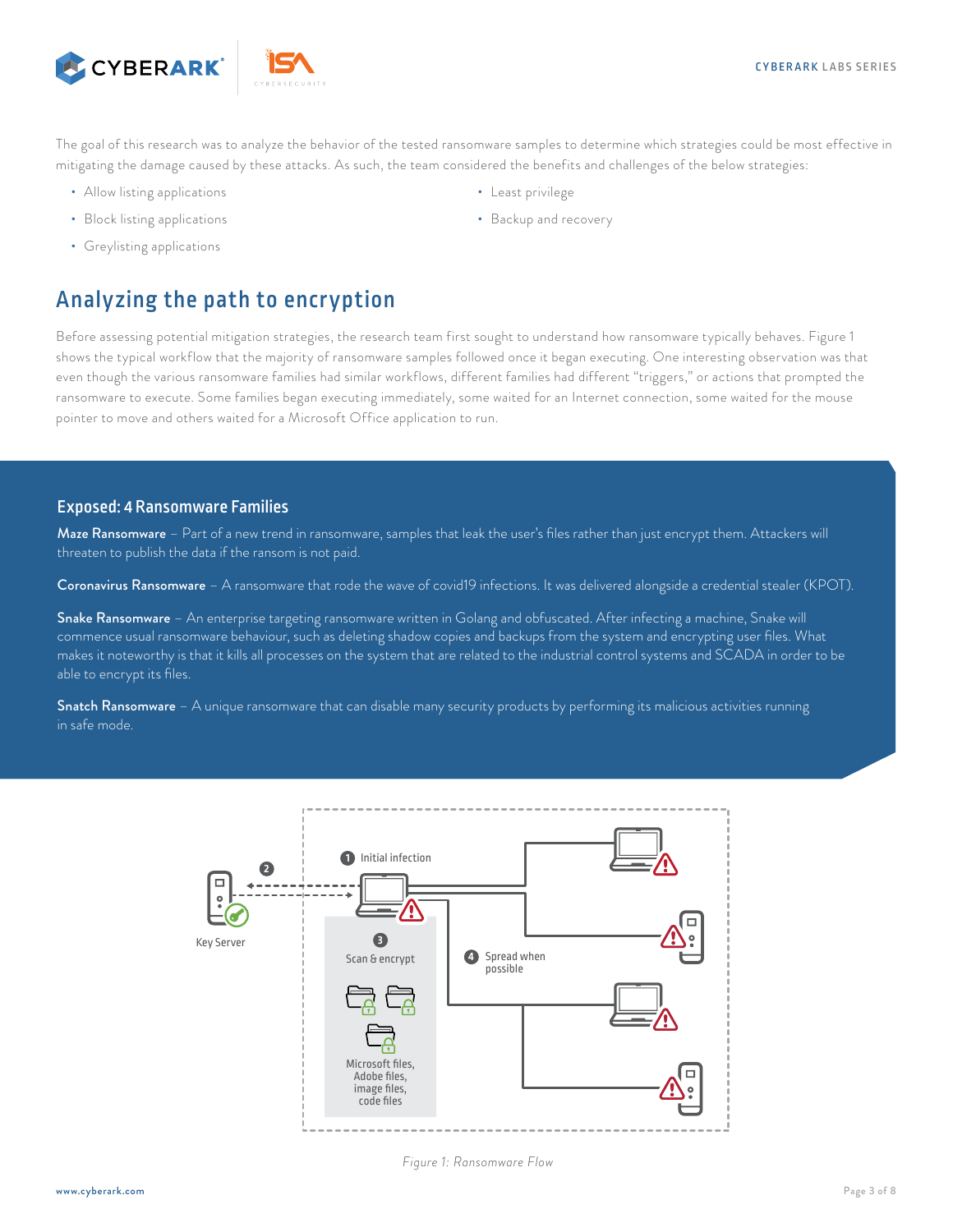

Once the ransomware was triggered to execute, 90 percent of the samples analyzed first attempted to communicate back to an attackermanaged key server, which held the unique public key used to encrypt files on the machine. In 20 percent of all cases, if the connection could not be established, the ransomware would fail. Yet, a full 70 percent of ransomware samples were able to execute using a default public key, even if a unique key could not be retrieved from the key server. Notably, this approach can be less effective for the attacker, as a victim can potentially use a single default decryption key that has already been purchased to decrypt all files that were encrypted using the same key. The remaining 10 percent of samples included the unique public key within the ransomware file itself, thus eliminating the need for an outside connection. Based on this observation, the research team noted that if organizations could limit the ransomware's ability to establish an outside connection, organizations could typically either prevent the ransomware from executing or force the attackers to use a default key, thus minimizing the financial impact of the attack.



*Figure 2: Percent of ransomware that was reliant upon a unique encryption key*

Next, the ransomware began to scan the infected machines to locate specific files types. The ransomware samples searched for several file types and extensions, including the following:

- Microsoft Office files: .doc, .docx, .xls, .xlsx, .ppt, .pptx
- Adobe files: .pdf, .ai, .psd, .indd, .ps, .eps
- Image files: .jpeg, .png, .gif, .bmp, .tiff, .pcx, .emf, .rle, .dib
- Code files: .c, .h, .cpp, .py, .vb

Upon locating the files, the ransomware began the encryption process. Some families of ransomware methodically scanned for files, directory by directory, and encrypted them immediately upon discovery. In these cases, the entire encryption-to-notification process took just seconds to minutes. Others operated more stealthily to evade detection. Samples within these families first generated a list of all files to encrypt, and then randomly began the encryption process to stay under the radar of endpoint threat detection solutions.

While the ransomware was busy encrypting files, it simultaneously also tried to maximize the number of impacted machines. To do this, the ransomware searched the infected machine for connected drives, endpoints and servers and spread as much as possible to maximize the number of systems held for ransom. This was typically done in two ways. First, most of the ransomware samples were able to locate shared drives and network drives accessible from infected endpoints. If the user account had access to these drives, so did the ransomware. Second, the ransomware samples often scanned for connected machines and attempted to reuse user credentials to access these machines. If the login was successful, the ransomware was able to spread, thus increasing the total number of infected machines and driving up the recovery cost for the victim.

Once the encryption process was complete and the ransomware had begun its attempt to spread through the network, users were presented with a ransom notice similar to that in Figure 4. To receive the key needed to decrypt the impacted files, users were required to submit payment – the ransom – to the attackers. Payment was typically demanded in Bitcoin, and for Bitcoin novices, some attackers went so far as to set up "help desks" to help victims purchase Bitcoin and complete the funds transfer.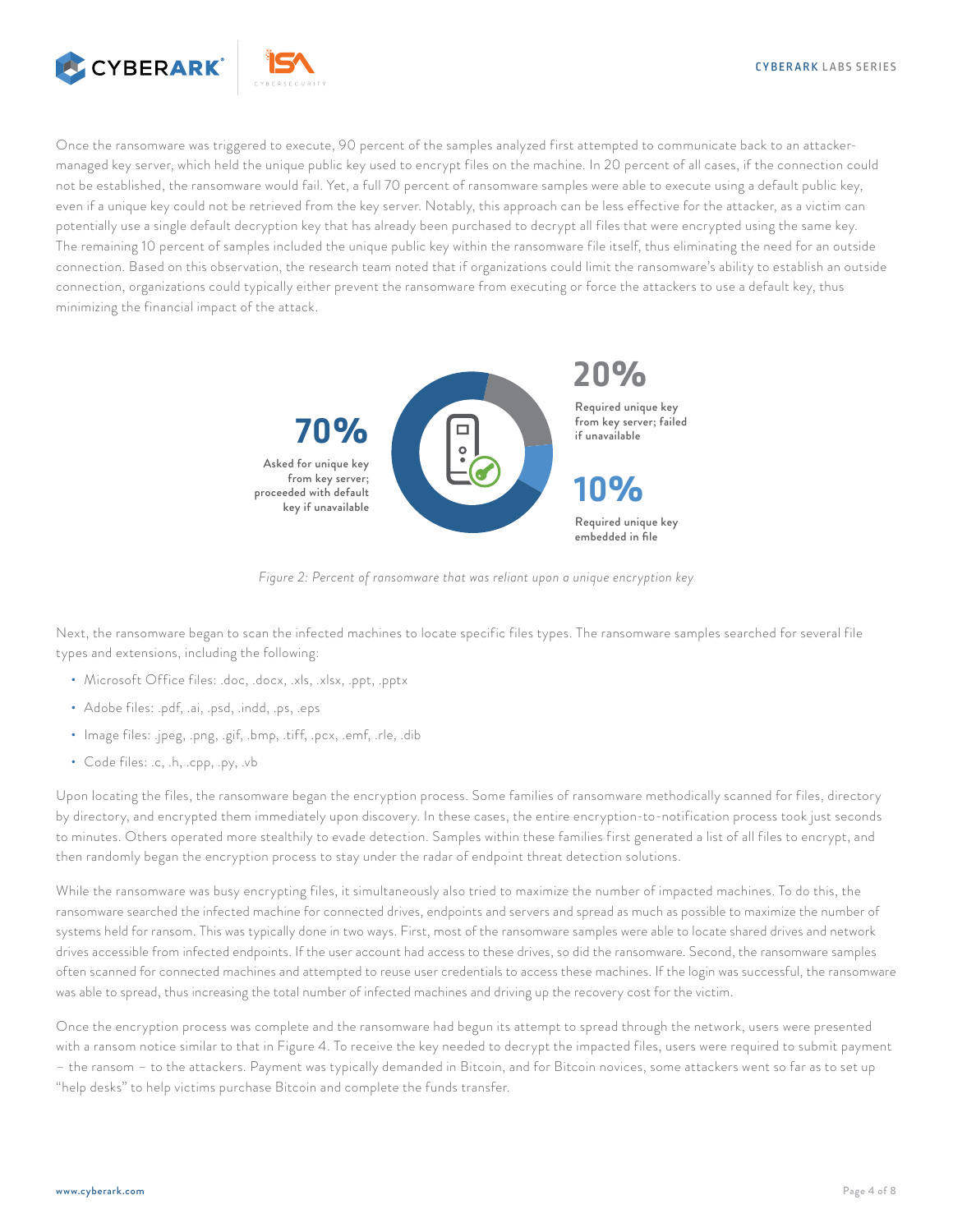<span id="page-4-0"></span>



*Figure 3: Ransomware notice presented to users infected by CTB-Locker.*

## Reviewing Commonalities Across Ransomware Families

While the samples within different families of ransomware had slightly different characteristics, they all had three things in common:

- They were easily able to infect machines
- Once the infection occurred, the vast majority of files were encrypted successfully
- The ransomware files themselves could easily be removed

### Infection

One of the major takeaways was that traditional anti-virus software was often not effective in stopping the ransomware. This was the case because traditional anti-virus software relies on known block-lists, meaning that a specific piece of malware must already be known (ie: must have already infected at least one machine) to be added to a block-list. Due to the polymorphic nature of most families of ransomware, no two samples were exactly the same. Instead, with each new target victim, the attackers will rapidly create a new, slightly morphed, piece of malware to stay ahead of block-listing technologies and evade detection.

This ease of infection led the research team to conclude that even though the use of anti-virus is good security hygiene, it's not effective against polymorphic malware. To prevent ransomware from infecting machines, organizations must take a more proactive approach to endpoint and server security, such as restricting or blocking certain applications.

## Encryption

A second major takeaway is that while many strains of modern malware require local administrator rights to properly execute, not all ransomware strains require these rights.

This led the research team to conclude that while organizations should remove local administrator rights, they should also proactively control applications to prevent file encryption. Specifically, the CyberArk Labs team demonstrated that when read, write and modify file privileges were denied from unknown applications and local administrator rights were also removed, file encryption caused by ransomware was prevented in 100 percent of the cases.

#### Removal

Unlike some strains of sophisticated malware that can be difficult to locate and remove, the ransomware samples analyzed were easy to locate and remove once they were detected. This means that victim organizations who proactively backup files can dramatically reduce the impact of ransomware and avoid having to make a choice between paying a costly ransom or losing data forever. Instead, once the files are encrypted, victim organizations can locate the ransomware files on infected machines, remove them from the system and then restore the affected files from backup.

As a result, proactive backup of files on endpoints and servers can help mitigate damage caused by ransomware. Frequent backups of valuable files can make it much easier to recover from ransomware attacks and lessen the impact of damage caused by this strain of malware.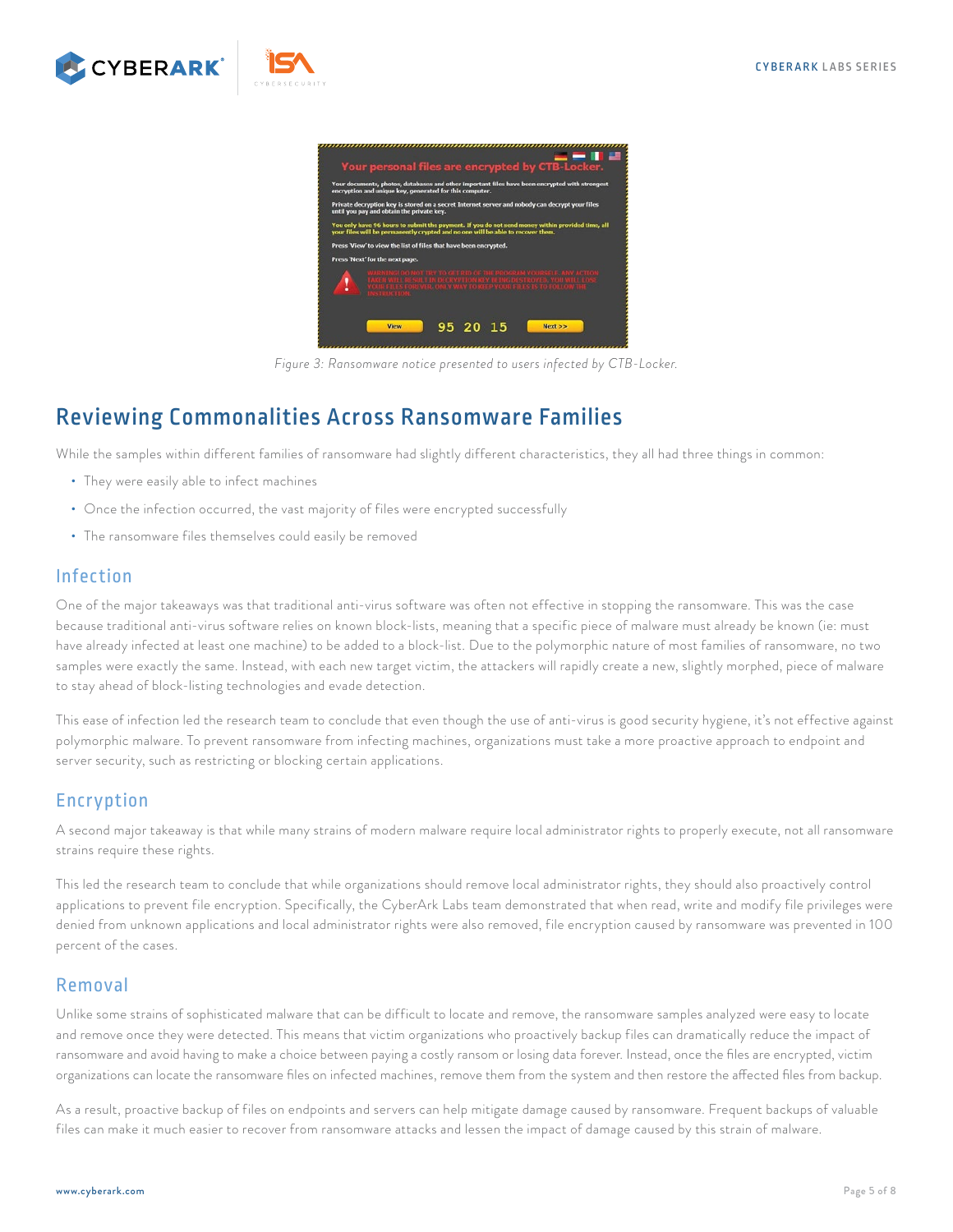<span id="page-5-0"></span>



# Assessing Mitigation Strategies

Before selecting one or more techniques to mitigate the risks associated with ransomware, organizations should consider the benefits and challenges of each option. This section describes the mitigation strategies assessed and tested by the CyberArk Labs team and pros and cons of each.

## Allow Listing Applications

By nature, allow listing applications is 100 percent effective in blocking ransomware, as it blocks all applications that are not explicitly trusted from penetrating the environment. While this mitigation strategy is highly effective in preventing ransomware attacks, it is

Research demonstrated that restricting applications coupled with the removal of local administrator rights was 100 percent effective in preventing ransomware from encrypting files.

extremely difficult to do well in practice. To effectively allow list applications, IT teams must know exactly what applications and versions are needed by each user and system in the organization, and each individual application version must be explicitly allow listed by the IT team. Allow listing can be an optimal approach for servers, which are typically static, but on dynamic user endpoints, which often require a wide variety of business applications, this approach can bring user productivity to a halt.

## Block Listing Applications

By block listing applications, organizations can prevent known malware (ie: malware that has already infected at least one machine) from executing in their environment. While this is helpful in detecting and blocking older versions of opportunistic malware, it is highly ineffective in protecting against ransomware. Thousands of new ransomware samples are released into the wild each day, and traditional application blocks simply cannot keep up.<sup>3</sup> As a result, the research team determined that even though blocking applications is a general best practice, it is not effective in detecting or preventing ransomware.

## Greylisting Applications

By greylisting applications, organizations can prevent known, blocked malware from executing in their environments as well as limit the permissions available to all applications that are not explicitly trusted. This approach offers more flexibility than allow listing applications and can be used to prevent unknown applications from doing things such as accessing the Internet and reading, writing or modifying files. Even better, by restricting read, write, and modify file permissions, the ransomware was unable to gain the permissions needed to access and encrypt files. When the CyberArk Labs team tested this approach with the ransomware samples, it was 99.97 percent effective in preventing file encryption in cases when the infected user had local administrator rights, and it was 100 percent effective in preventing file encryption in cases when the user did not have local administrator rights.

## Least privilege

This step is not just simply good hygiene; it is also included as one of Microsoft's "Ten Immutable Laws of Security." Interestingly, while the removal of local administrator rights alone is often effective in preventing damage from most modern malware, the CyberArk Labs team noted that this step alone was only effective in preventing damage from 10 percent of the ransomware samples analyzed. Based on this observation, the CyberArk Labs team reiterated the importance of both removing local administrator rights and controlling applications. Notably, before entirely removing local administrator privileges from users, organizations should assess their environment to understand potential productivity challenges that may result from this move. Some legitimate business applications and tasks require administrator privileges to function properly, and the immediate removal of these permissions without exception policies for needed tasks, could potentially halt business productivity.

<sup>3</sup> http://www.businessinsider.com/fighting-ransomware-with-antivirus-2016-1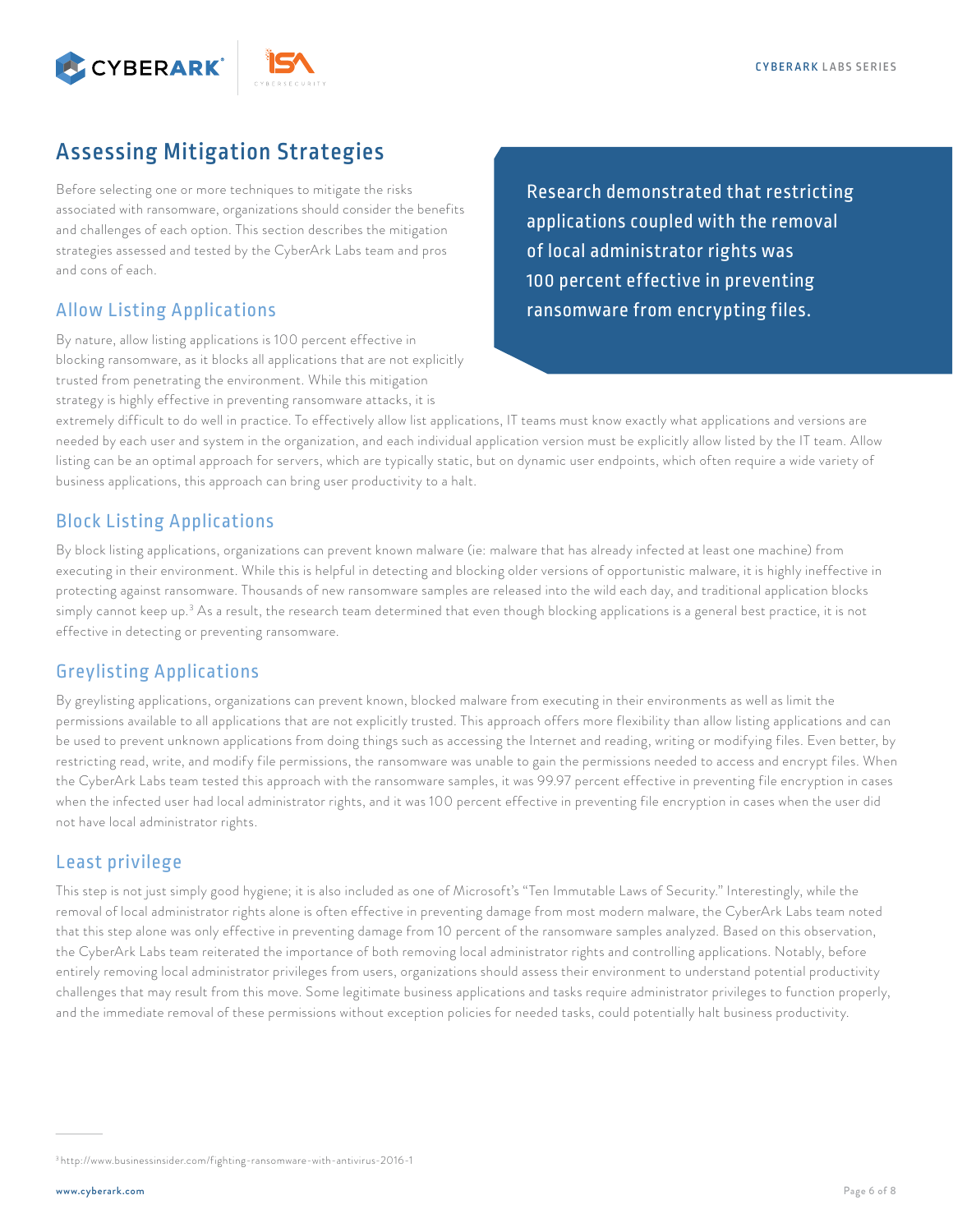<span id="page-6-0"></span>

## Backup and recovery

Data backup should be a part of any organization's disaster recovery strategy, and automated backup helps to ensure that backup files are comprehensive and up-to-date. File backup cannot prevent ransomware attacks, but it can significantly lessen the damage caused by these attacks. Instead of paying a ransom to retrieve encrypted data, organizations can simply restore impacted files from the most recent backup. Organizations should consider the cost of backup and storage against the costs of data loss, remediation and recovery, and prioritize files or assets to backup based on the organization's unique risk tolerance and budget.

## Recommendations

Based on the research conducted in the CyberArk Lab, the team recommends that organizations apply the following mitigation techniques to mitigate risks associated with ransomware without negatively impacting business productivity.

- Restrict applications on user endpoints to prevent unknown applications, such as new ransomware instances, from accessing the Internet and gaining the read, write and modify permissions needed to encrypt files.
- Allow certain applications on servers to maximize the security of these assets.
- Remove local administrator rights from standard user accounts to reduce the attack surface.
- Automatically elevate account privileges for specific authorized tasks to keep users productive without providing unnecessary privileges.
- Use anti-virus tools to protect against common and known malware.
- Frequently and automatically backup data from endpoints and servers to allow for effective disaster recovery.

For the best results, CyberArk Labs recommends that organizations assess their environments to locate all endpoints and servers that contain sensitive or valuable files. After allowing applications on static servers, organizations should determine what files types on endpoints contain the most important information (ex: .xlsx, .pptx, .pdf, etc). Such an assessment can help organizations understand what file types are most valuable, which in turn can help organizations create effective greylisting policies to protect these file types from unknown applications.

## Summary

After analyzing and testing more than 3 million samples of ransomware, CyberArk Labs has demonstrated that an alternative approach to proactive security can be effective in protecting against ransomware and can thus dramatically minimize the impact of this type of attack.

In addition to removing administrator rights from standard user accounts and regularly backing up data, which are both considered standard IT best practices, organizations should also consider application control on endpoints. Organizations can prevent unknown applications, which are neither explicitly trusted nor blocked, from accessing the Internet and gaining read, write and modify permissions on defined file types. This enables organizations to focus on protecting access to the target of malicious applications – the files – instead of solely relying on the ability to detect polymorphic malware, which is incredibly difficult to do in practice. When tested in the CyberArk Lab, the combination of application restricting and the removal of local administrator rights proved to be 100 percent effective in preventing ransomware from gaining the permissions necessary to access protected file types and complete the encryption process.